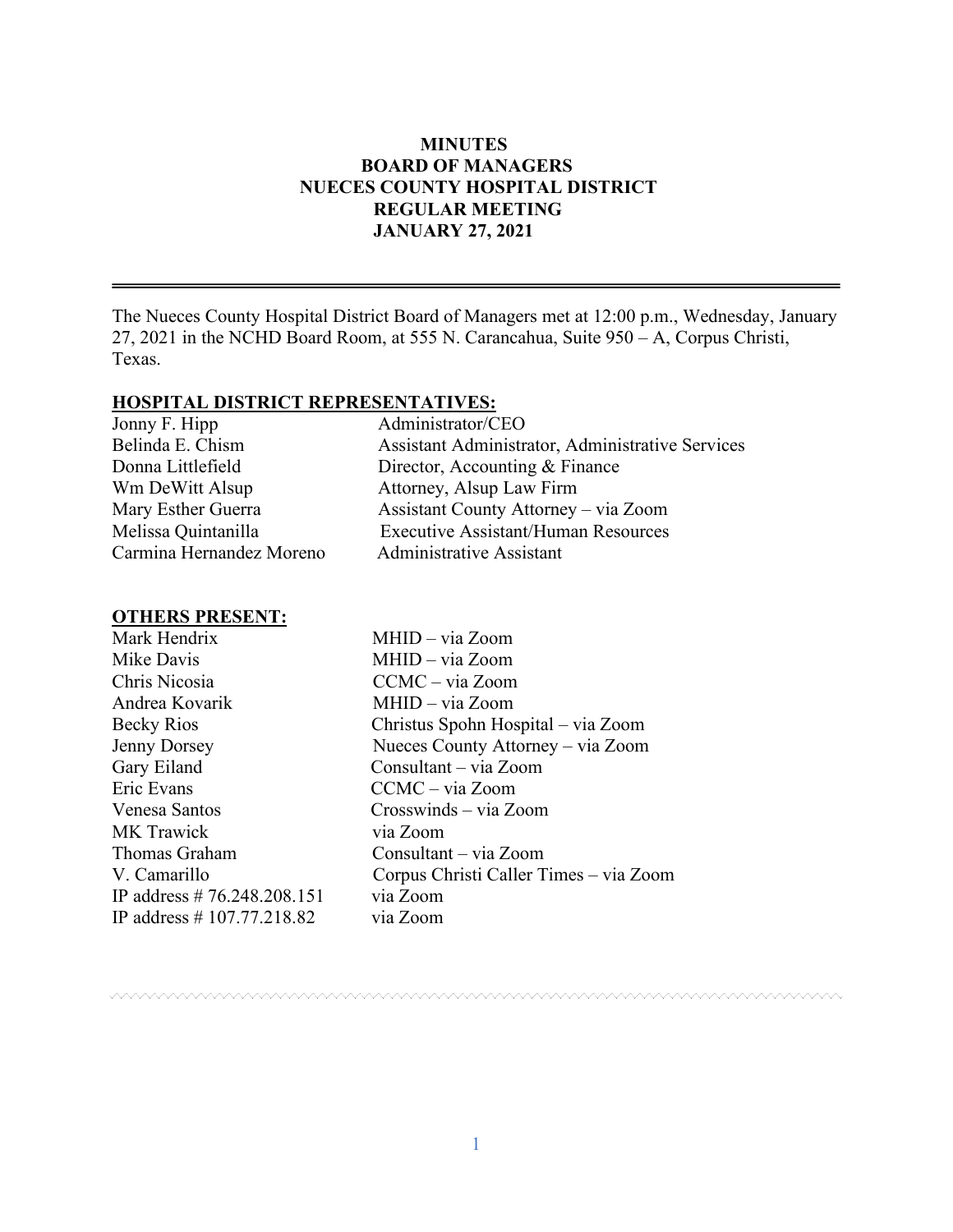#### **WELCOME**

#### 1. **ROLL CALL OF BOARD OF MANAGERS**

- Y Daniel W. Dain, Chairman
- \_Y\_\_ Sylvia Tryon Oliver, Vice-Chairman
- Y Belinda Flores, RN
- $\overline{Y}$  Vishnu V. Reddy, M.D.
- \_Y\_\_ John E. Valls, M.B.A.
- \_Y\_\_ Mariana Garza, J.D.
- Y Efrain Guerrero, Jr.

#### 2. **CALL TO ORDER, ESTABLISHMENT OF QUORUM, MEETING POSTING CONFIRMATION, AND CLOSED MEETING NOTICE**

- A. Welcome new Board member Efrain Guerrero, Jr.
- B. Call to order Mr. Dain, Chairman The meeting was called to order by Mr. Dain at 12:55 p.m.
- C. Establish quorum Mr. Dain. A quorum was present with all members in attendance.

 **Daniel W. Dain – Chairman – PRESENT Sylvia Tryon Oliver – Vice Chairman – PRESENT Belinda Flores, RN – Member – PRESENT Vishnu V. Reddy, M.D. – Member – PRESENT – via Zoom John E. Valls, M.B.A. – Member – PRESENT Mariana Garza, J.D. – Member – PRESENT – via Zoom Efrain Guerrero, Jr. – Member – PRESENT** 

D. Confirm posting of Meeting's public notice in accordance with Texas Open Meetings Act, Texas Government Code, Chapter 551.

E. Public notice is hereby given that the Board of Managers may elect to go into Closed Meeting session(s) at any time during the meeting to discuss any matter(s) listed on the agenda when so authorized by the provisions of the Open Meetings Act, Texas Government Code, Chapter 551.

3. **PUBLIC COMMENT** - Persons attending in-person and wishing to comment on any item(s) on the agenda or any subject within the Board's responsibilities must sign-in on the "Agenda Item Request to Speak" form provided at the entrance of the Board meeting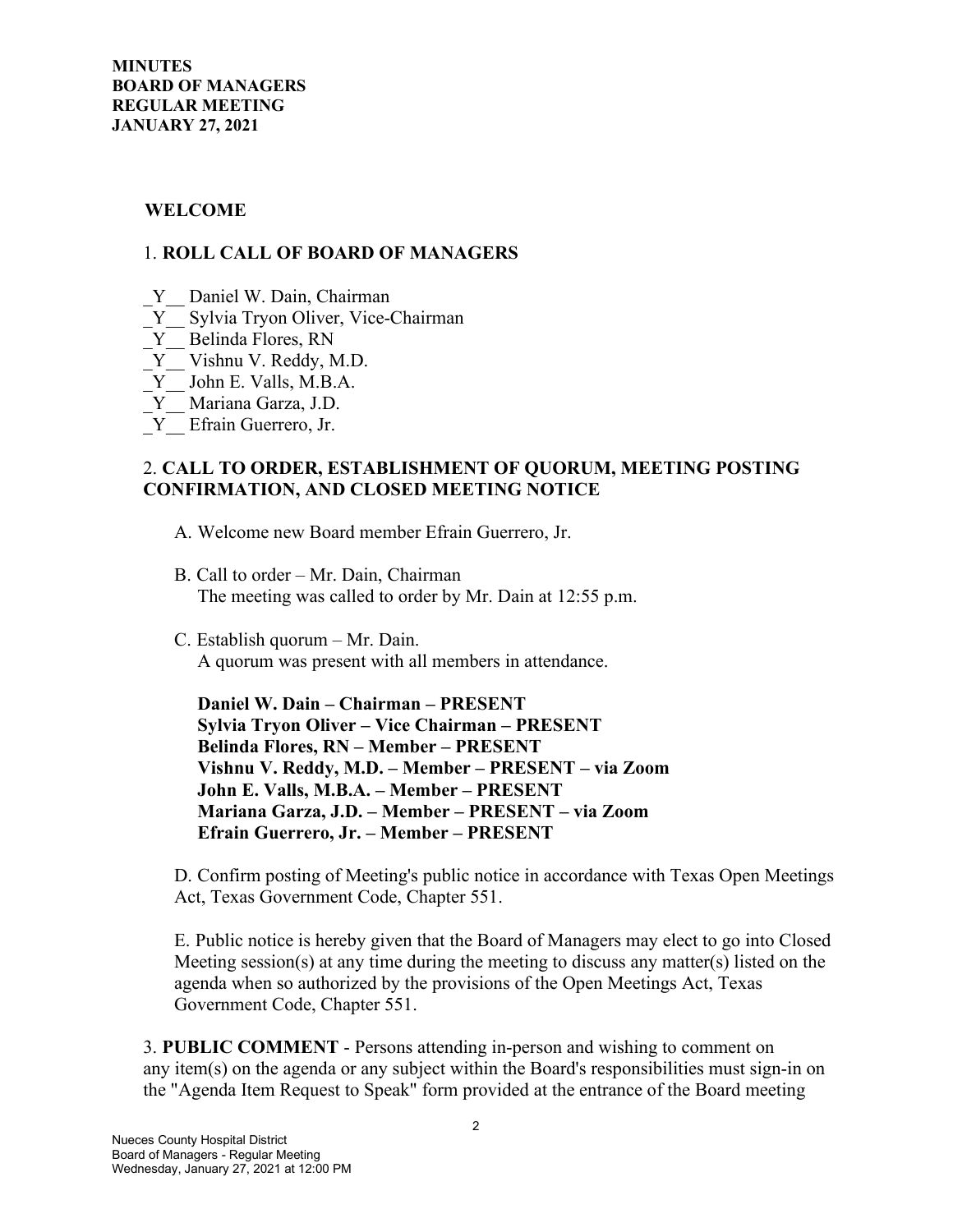room at least five (5) minutes prior to commencement of the meeting. Persons attending via audio or video conference and wishing to comment on any item(s) on the agenda or any subject within the Board's responsibilities must verbally notify the presiding officer of their desire to comment when the officer calls for public comment from those attending via audio and video conference. Commenters shall limit their comments to three (3) minutes, except that Commenters addressing the Board through a translator shall limit their comments to six (6) minutes.

#### **No one to speak for public comment**.

4. **CONSENT AGENDA** - The Consent Agenda consists of those agenda items which are routine, non-controversial, administrative in nature, not in need of separate attention, and which a member of the Board has not requested be discussed separately. If requested to be discussed separately, that agenda item will be removed from the Consent Agenda by the presiding officer to the Regular Agenda and discussed as a part of the Regular Agenda at the appropriate time. All remaining items listed under the Consent Agenda will be voted upon in a single vote:

A. Approve Board of Managers meeting minutes of December 15, 2020 Regular Meeting.

B. Receive annual listing of vendors as of December 31, 2020; listing provided pursuant to Board of Managers Bylaws, §2.1.B and Texas Local Government Code, Chapter 176.

C. Receive summary payment information on Nueces County health care disbursements for Fiscal Year 2021 year-to-date:

1. Salaries, benefits, supplies, and intergovernmental transfers at/for Corpus

Christi/Nueces County Public Health Department;

2. Emergency medical services provided in unincorporated areas of Nueces County;

3. Supplemental and jail diversion program funding for Nueces Center for Mental Health and Intellectual Disabilities;

4. Medical services provided at County correctional facilities:

a. Nueces County Jail; and

b. Nueces County Juvenile Detention Center;

- 5. Funding for alcohol and drug abuse treatment programs:
	- a. Cenikor (Charlie's Place);
	- b. Council on Alcohol and Drug Abuse; and
	- c. Palmer Drug Abuse Program;
- 6. Funding for diabetes prevention and supporting programs;
- 7. Public health grants; and

8. Legal and professional fees. *(Finance Committee)*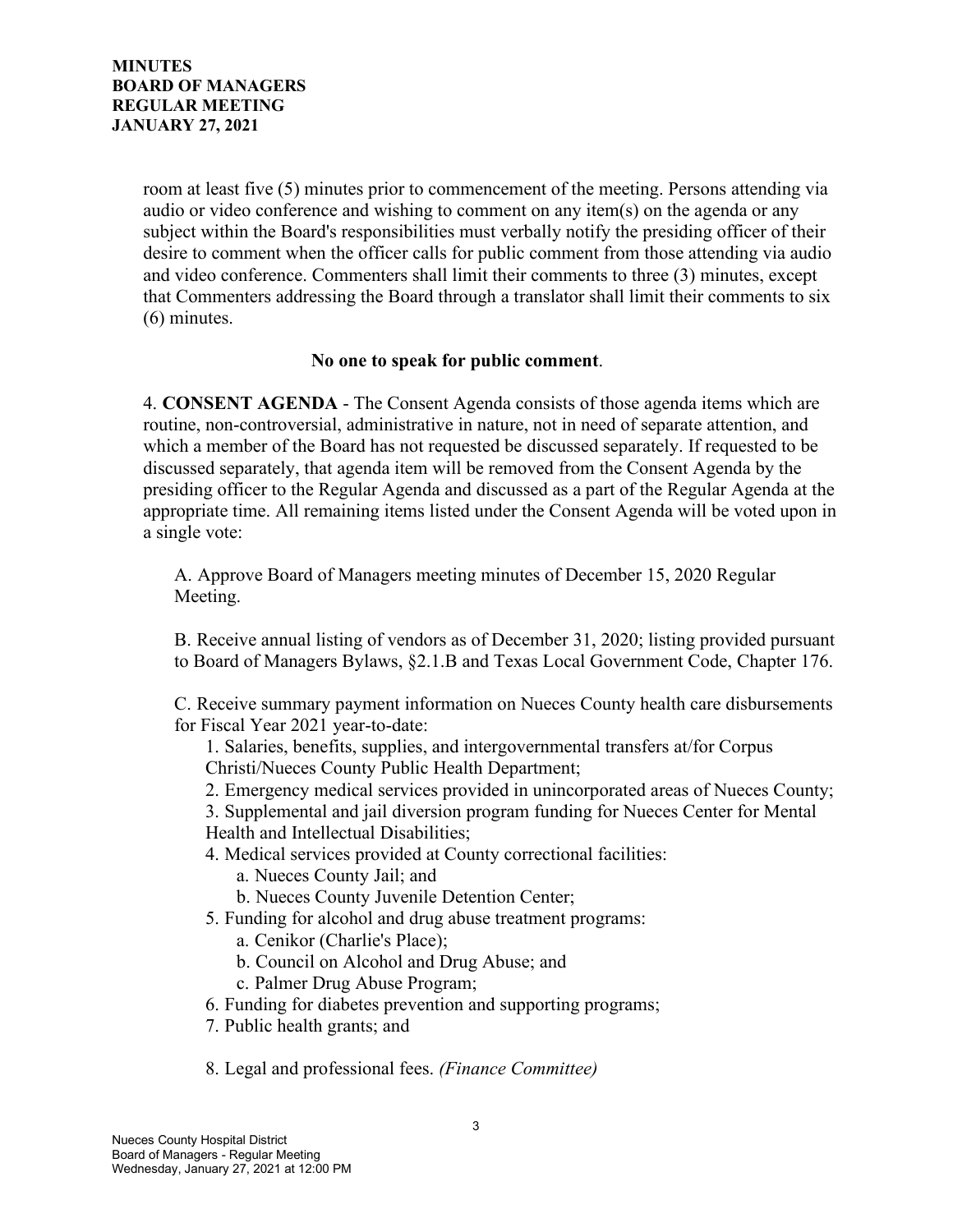D. Receive summary imputed claims information on medical and hospital care provided to the Nueces Aid Program population consistent with the CHRISTUS Spohn Health System Corporation Amended and Restated Membership Agreement for fiscal year-todate period-ended December 31, 2020. *(Finance Committee)*

E. Receive fiscal year-to-date Specified Annual Percentage-related revenue reports; revenue receipts pursuant to CHRISTUS Spohn Health System Corporation Amended and Restated Membership Agreement, Section 5.03. *(Finance Committee)*

F. Receive monthly statement of escrow amounts deposited and/or withdrawn by CHRISTUS Spohn Health System Corporation; deposits pursuant to and consistent with Schedule 1 to CHRISTUS Spohn Health System Corporation Amended and Restated Membership Agreement; receive statement for month-ended December 31, 2020. *(Finance Committee)*

G. Receive fiscal year-to-date Local Provider Participation Fund activity report. *(Finance Committee)*

H. Receive summary report of year-to-date intergovernmental transfers made in support of local and other healthcare providers participating in Medicaid supplemental payment programs sponsored by the Texas Health and Human Commission. *(Finance Committee)*

1. Texas Healthcare Transformation and Quality Improvement Program (Medicaid 1115 Waiver):

- a. Delivery System Reform Incentive Payment (DSRIP) pool; and
- b. Hospital Uncompensated Care (UC) pool.
- 2. Disproportionate Share Hospitals (DSH) program;
- 3. Network Access Improvement Program (NAIP);
- 4. Uniform Hospital Rate Increase Program (UHRIP); and
- 5. Graduate Medical Education (GME). *(Finance Committee)*

**Motion to approve 5.(** A) – **(C)** and **(E)** – **(H)** by Mr. Valls  **and seconded by Ms. Oliver. MOTION CARRIED. Item 5. (D) pulled by Ms. Oliver. Ms. Oliver withdrew motion to pull Item 5 (D) Motion to approve Item 5. (D) by Ms. Oliver and seconded by Mr. Valls. MOTION CARRIED.**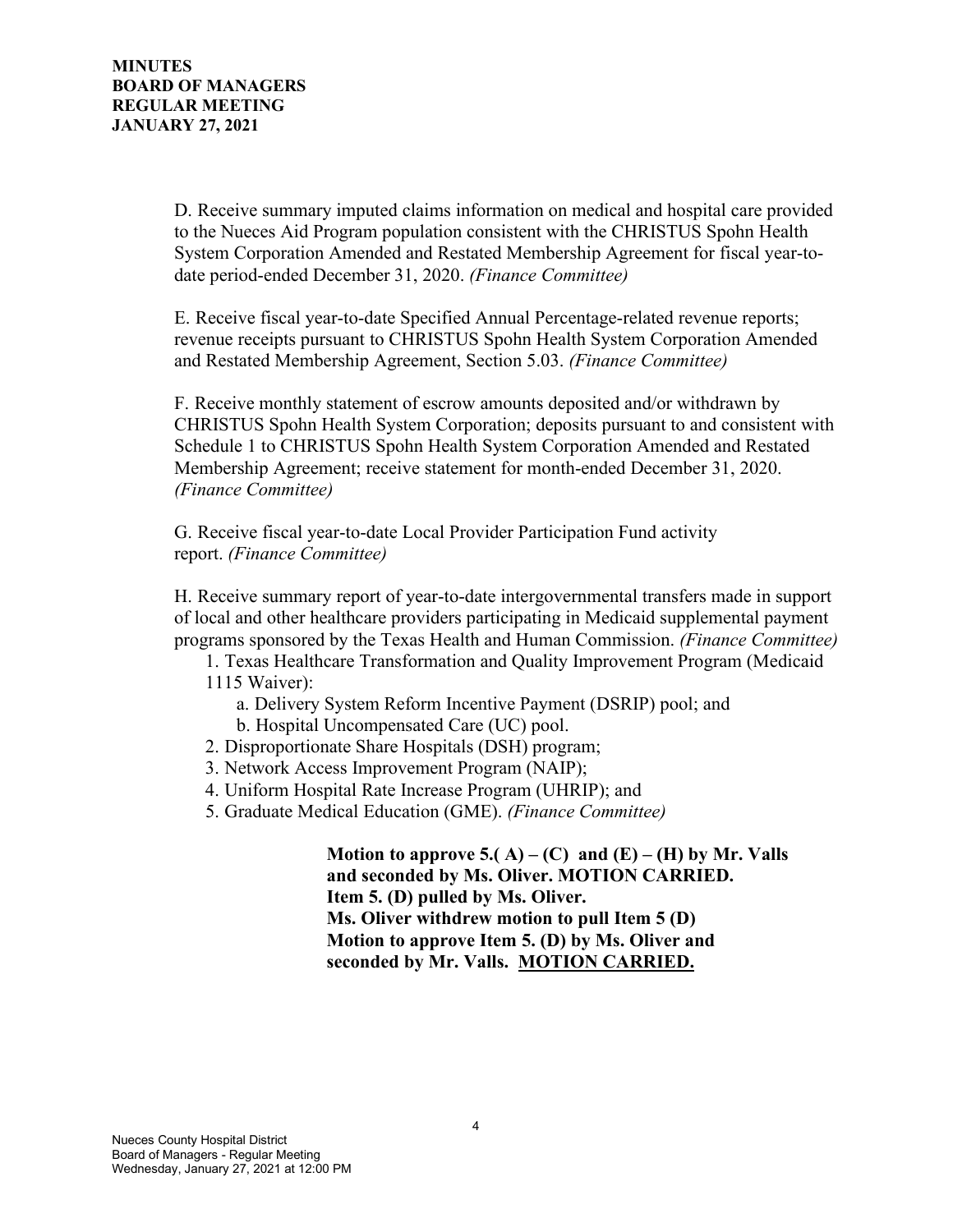5. **REGULAR AGENDA** - The Regular Agenda consists of those agenda items which are non-routine, potentially controversial, not administrative in nature, or otherwise in need of separate attention. Each Regular Agenda item will be voted upon separately if action is required:

#### A. **Finance Committee:**

1. Receive and approve unaudited financial statements for the month and fiscal yearto-date period ended December 31,2020. *(ACTION)*

### **Motion by Mr. Valls and seconded by Mr. Oliver.**  **Motion by Mr. Valls and seconded by Ms. Oliver MOTION CARRIED.**

2. Receive and approve Quarterly Investment Report for fiscal quarter-ended December 31, 2020 and ratify related investment transactions. *(ACTION)*

### **Motion by Mr. Valls and seconded by Ms. Oliver MOTION CARRIED.**

3. Receive and discuss revenue, expense, and fund balance projections for Fiscal Year 2021 (October 1, 2020 - September 30, 2021) and subsequent Fiscal Years. *(INFORMATION)*

4. Receive reports relating to Nueces Aid Program enrollment for month-ended December 31, 2020. *(INFORMATION)*

#### B. **Legislative Committee:**

1. Receive update on legislative agenda for 87th Texas Session. (*INFORMATION)*

2. Discuss and consider revising adopted legislative agenda for 87th Texas Session. *(ACTION)*

#### **Motion by Mr. Valls and seconded by Ms. Flores. MOTION CARRIED.**

3. Adopt Board of Managers Resolution supporting legislation to use certain funds for residents of the District. *(ACTION)*

### **Motion by Mr. Valls and seconded by Ms. Oliver. MOTION CARRIED.**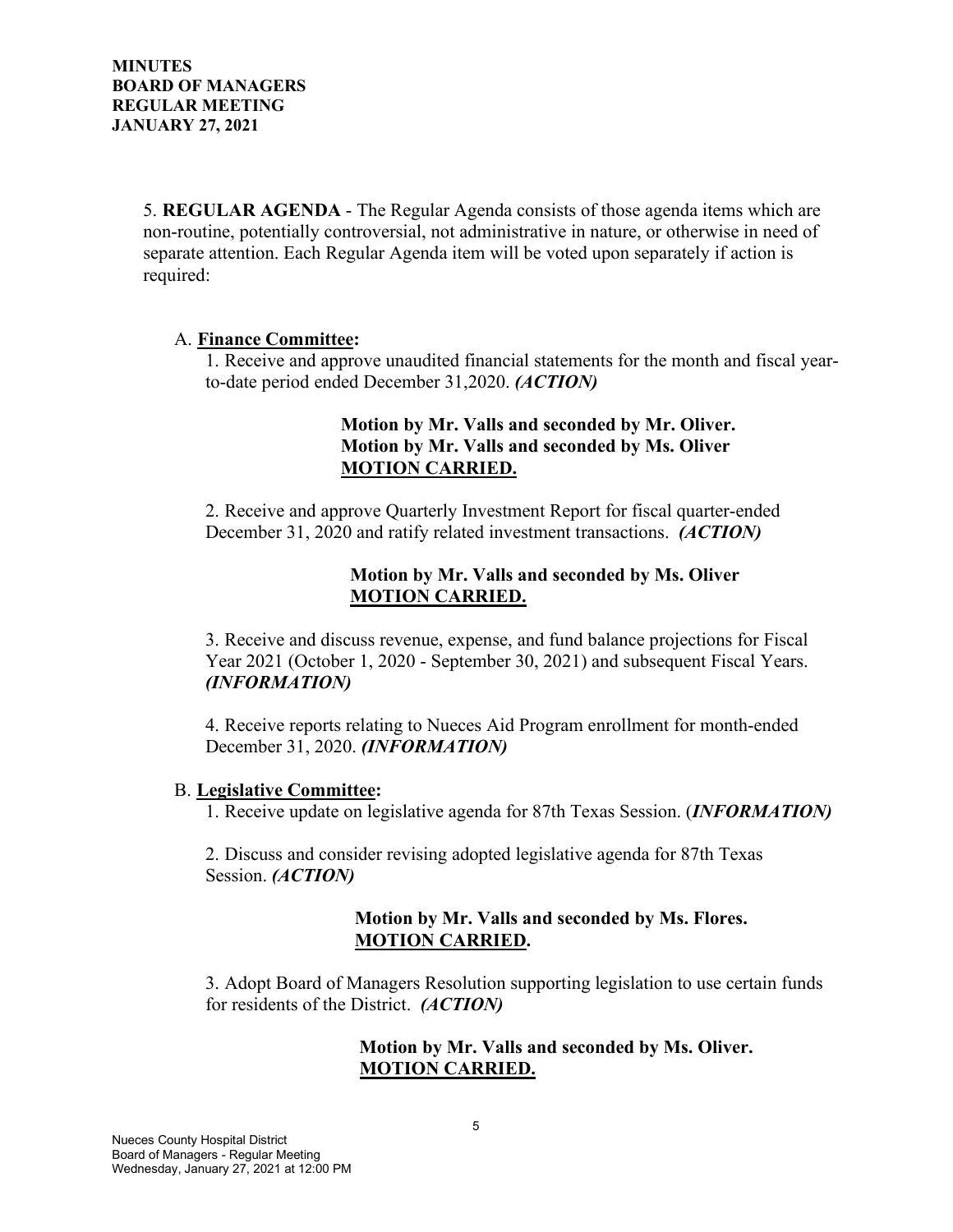4. Adopt Board of Managers Resolution supporting legislation relating to use of taxlevied funds for indigent care and to fund health care services, including public health services, mental health and mental retardation services, emergency medical services, health services provided to persons confined in jail facilities, and for other health related purposes. *(ACTION)*

### **Motion by Mr. Valls and seconded by Ms. Oliver. MOTION CARRIED.**

5. Adopt Board of Managers Resolution supporting legislation redefining a management contractor for tort claims liability purposes. *(ACTION)*

## **Motion by Mr. Valls and seconded by Ms. Flores. MOTION CARRIED.**

6. Adopt Board of Managers Resolution supporting legislation to extend expiration of the Nueces County Hospital District Health Care Provider Participation Program. *(ACTION)*

### **Motion by Mr. Valls and seconded by Ms. Flores. MOTION CARRIED**.

# C. **COVID-19 Pandemic:**

1. Discuss and consider approval of terms for Letter of Agreement relating to establishment of a COVID-19-related Alternate Care Site for subacute inpatient hospital surge capacity in Nueces County at CHRISTUS Spohn Hospital Corpus Christi - Shoreline located at 600 Elizabeth Street, Corpus Christi, Texas; and authorize Administrator to prepare and execute Letter of Agreement. *(ACTION)*

### **Motion by Mr. Valls to table Item C. and seconded by Ms. Oliver. MOTION CARRIED.**

### D. **Community Mental Health Initiatives:**

1. Discuss and consider approval of Interlocal Cooperation Act Agreements with Nueces Center for Mental Health and Intellectual Disabilities for the term October 1, 2020 through September 30, 2021 and authorize Administrator to execute Agreements:

a. Forensic Assertive Community Treatment (Forensic ACT) Program not to exceed \$1,340,000;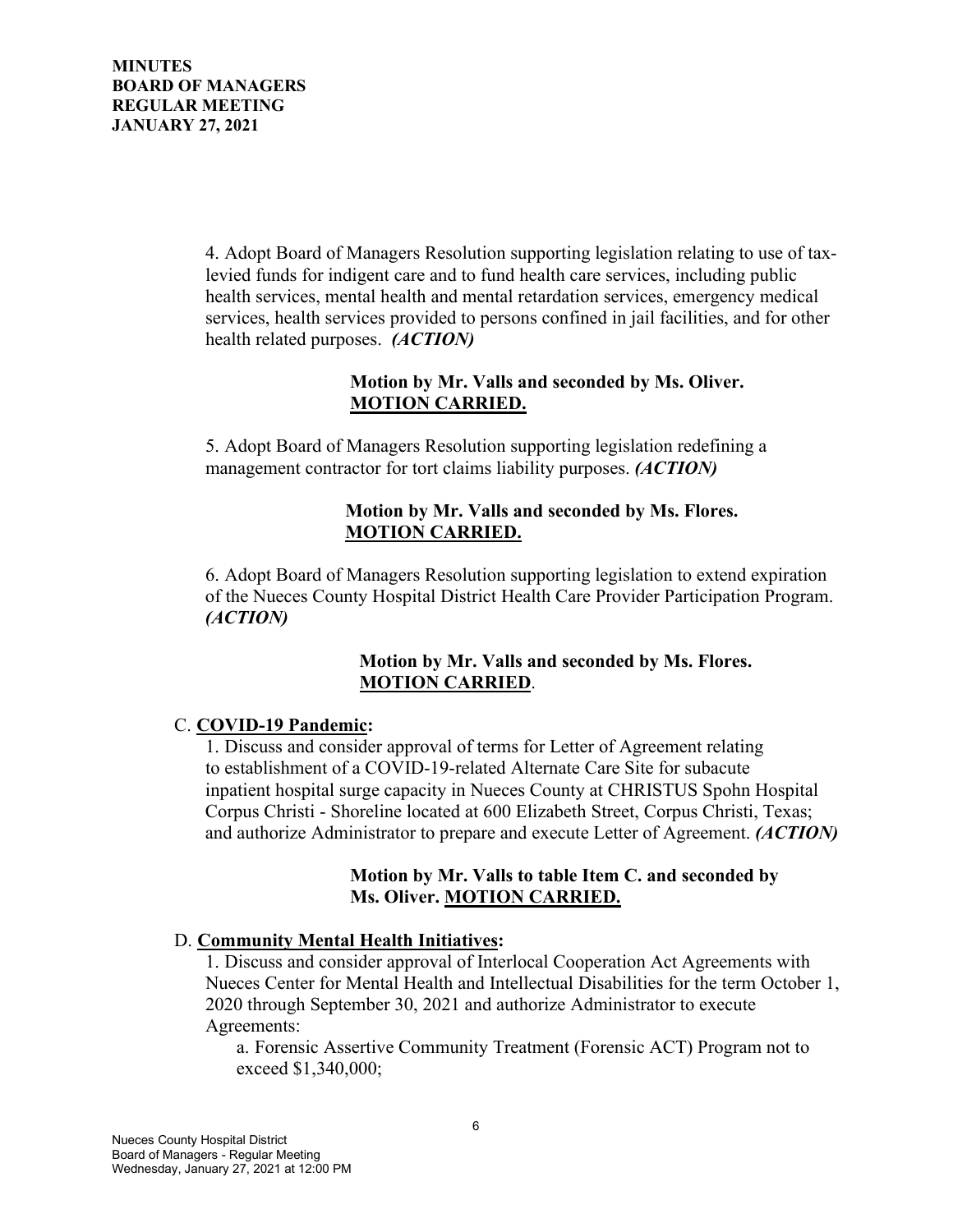b. Jail Diversion and Crisis Intervention Services not to exceed \$2,290,000; and

c. Walk-In Crisis Clinic not to exceed \$570,000. *(ACTION)*

## **Motion by Ms. Oliver and seconded by Ms. Flores. MOTION CARRIED.**

2. Receive update on interview/selection process for Nueces County's Director of Mental Health Programs position to be funded and co-supervised by Hospital District. (*INFORMATION)*

### E. **Medicaid 1115 Waiver:**

1. Receive information relating to recent Federal extension of the Texas Healthcare Transformation and Quality Improvement 1115 Demonstration Waiver through September 30, 2030. *(INFORMATION)*

# F. **Other Business:**

1. Discuss and consider reappointing Ms. Rachel Canales as Director to CHRISTUS Spohn Health System Corporation's Board of Directors for three-year term commencing January 1, 2021 and ending December 31, 2023; receive and consider Nueces County Commissioners Court's nomination of the aforesaid individual; concur with Court's nomination and appoint nominee for aforesaid term; Hospital District's appointment pursuant to CHRISTUS Spohn Health System Corporation Amended and Restated Membership Agreement, Article III, Section 3.01(b); and authorize Administrator to notify Commissioners Court and CHRISTUS Spohn Health System Corporation. *(ACTION)*

### **Motion by Mr. Valls and seconded by Ms. Flores. MOTION CARRIED.**

2. Discuss and consider approval of Amendment No. 3 to Personal Services Contract, as amended, between Nueces County, Nueces County Hospital District, and Thomas L. Graham; Amendment extends term and final website deliverable due date to March 31, 2021; and authorize Administrator to execute Amendment. *(ACTION)*

# **Motion by Mr. Valls and seconded by Ms. Oliver. MOTION CARRIED.**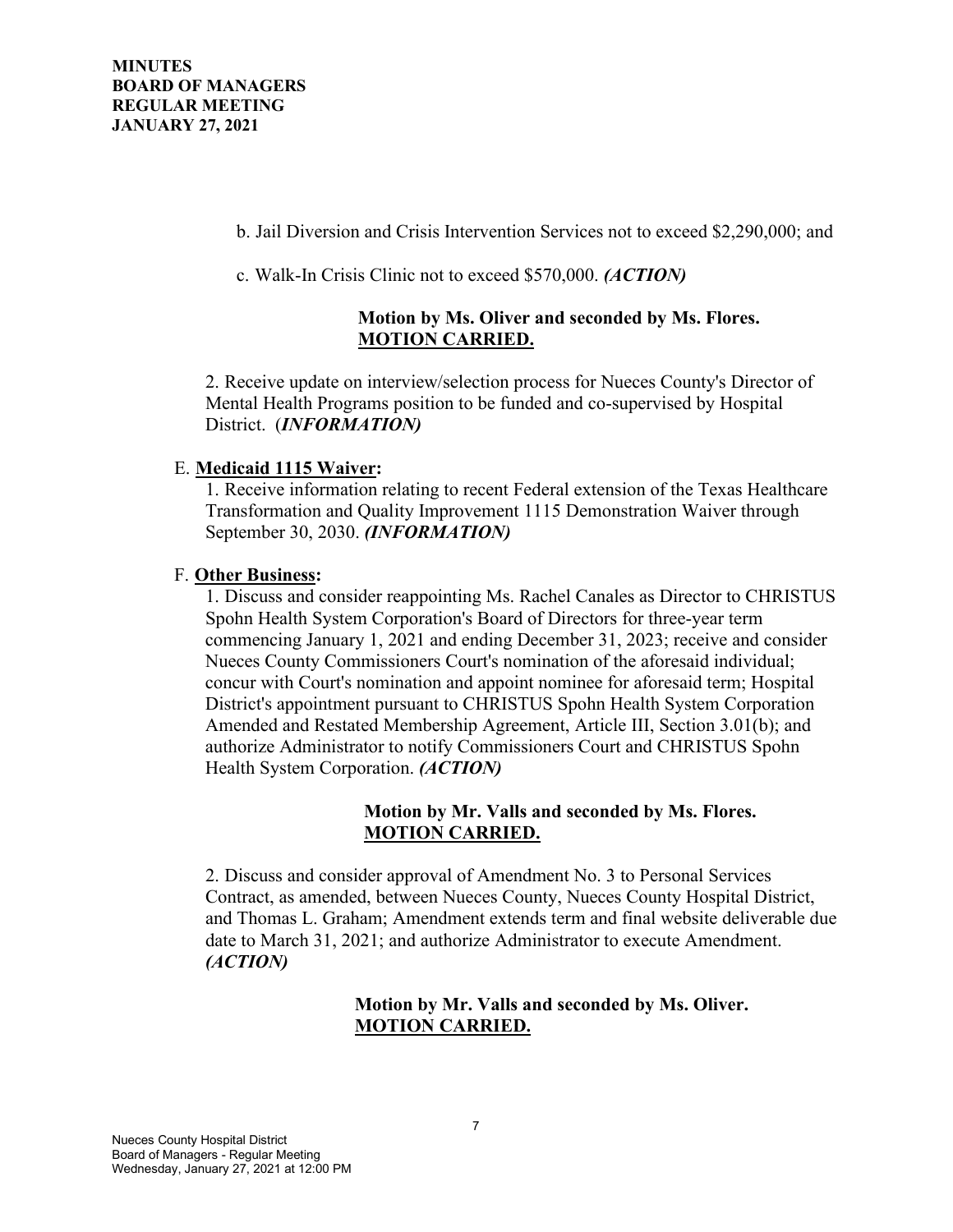#### G. **Administrator's Actions:**

1. Ratify Administrator's action(s) performed as part of his duties directing the affairs of the District and/or as required by the Board of Managers; duties established pursuant to Texas Health and Safety Code, §281.026(e):

a. Ratify execution of Amendment to Interlocal Cooperation Act Contract with The University of Texas Medical Branch at Galveston to provide Health Care Services; Amendment extends term through August 31, 2020 and provides for automatic one-year renewals. *(ACTION)*

### **Motion by Mr. Valls and seconded by Ms. Flores. MOTION CARRIED.**

b. Ratify execution of Pharmacy Benefit Administrative Services Agreement with Script Care, Inc. for the term January 1, 2021 through December 31, 2021. *(ACTION)*

#### **Motion by Mr. Valls and seconded by Ms. Oliver. MOTION CARRIED.**

#### 6. **ADMINISTRATOR'S BRIEFING:**

A. Next Board of Managers and Board Committee meetings (all meetings' dates, times, and locations subject to change):

1. Finance Committee Regular Meeting: February 16, 2021, 11:00 AM in NCHD Board of Managers Meeting Room at 555 North Carancahua Street, Room 950-A, Corpus Christi, Texas 78401;

2. Legislative Committee Regular Meeting: February 16, 2021, 11:30 AM in NCHD Board of Managers Meeting Room at 555 North Carancahua Street, Room 950-A, Corpus Christi, Texas 78401; and

3. Board of Managers Regular Meeting: February 16, 2021, 12:00 Noon in NCHD Board of Managers Meeting Room at 555 North Carancahua Street, Room 950-A, Corpus Christi, Texas 78401. *(INFORMATION)*

7. **CLOSED MEETING** - Public notice is hereby given that the Board of Managers may elect to go into closed meeting session(s) at any time during the meeting to discuss any matter(s) listed on the agenda, when so authorized by the provisions of the Open Meetings Act, Texas Government Code, Chapter 551 and the Board specifically expects to go into a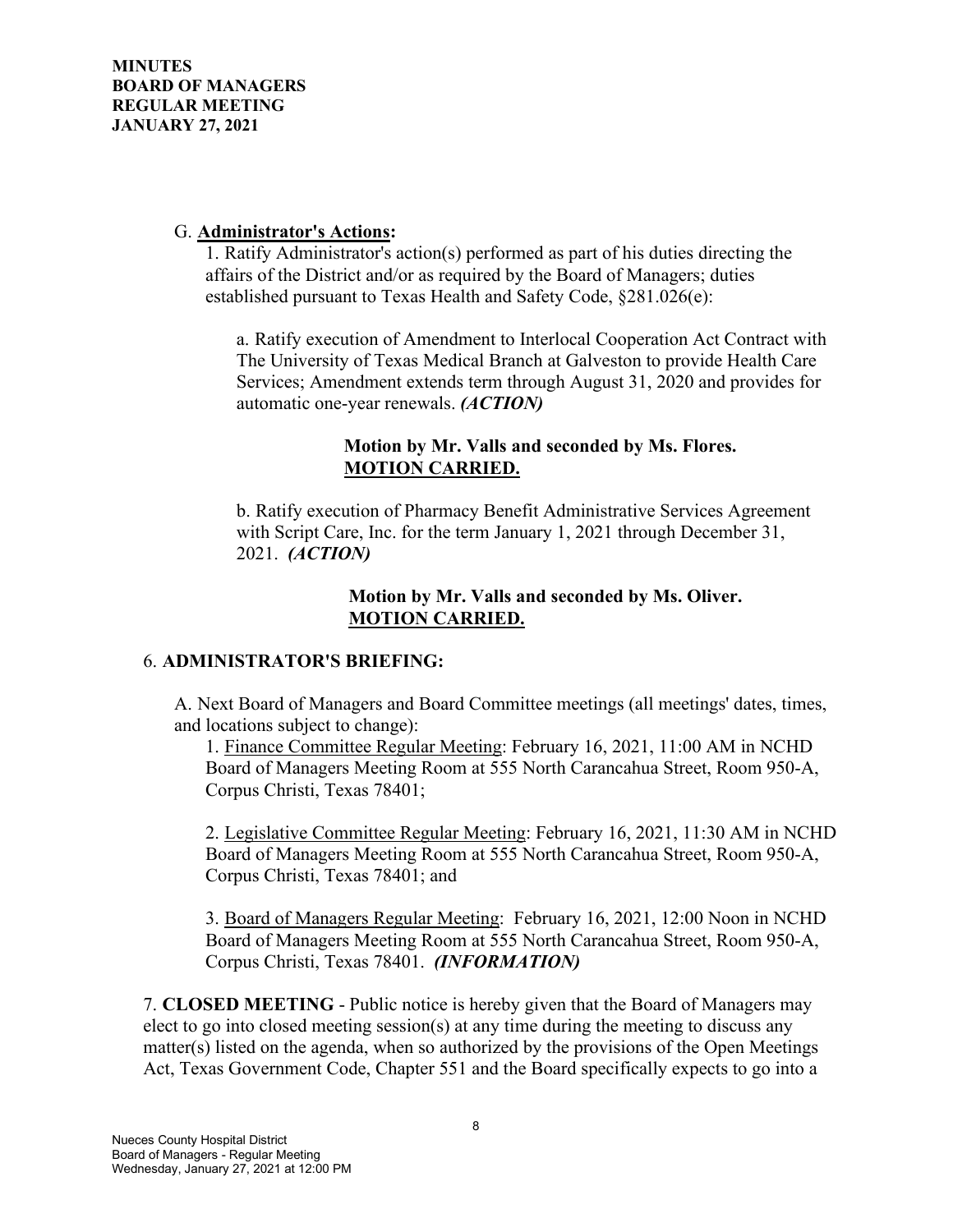closed session(s) on the matters listed below pursuant to the Act, §551.071. In the event the Board elects to go into closed session(s) regarding an agenda item(s), the section(s) of the

Open Meetings Act authorizing the closed session will be publicly announced by the presiding officer. Should any final action, final decision, or final vote be required in the opinion of the Board with regard to any matter considered in closed session(s), then the final action, final decision, or final vote shall be either: (a) in the open meeting covered by the Notice upon reconvening of the public meeting; or (b) at a subsequent public meeting of the Board upon notice thereof, as the Board shall determine pursuant to applicable laws:

A. Consult with attorneys on matters relating to establishment of COVID-19-related Alternate Care Site at CHRISTUS Spohn Hospital Corpus Christi - Shoreline and associated matters.

### **Board Members did not call for Closed Meeting.**

8. **OPEN MEETING** - Following the Closed Meeting, the Board of Managers will reconvene the Open Meeting prior to taking any action(s) on matters considered in the Closed Meeting or adjourning the meeting.

9. Consider final action, decision, or vote on matters considered in the Closed Meeting. *(ACTION AS NEEDED)*

 **No Action Needed.**

#### 10. **ADJOURN**

 **Motion to adjourn by Mr. Dain. Motion by Mr. Valls and seconded by Ms. Flores. Meeting adjourned at 3:00 p.m.**